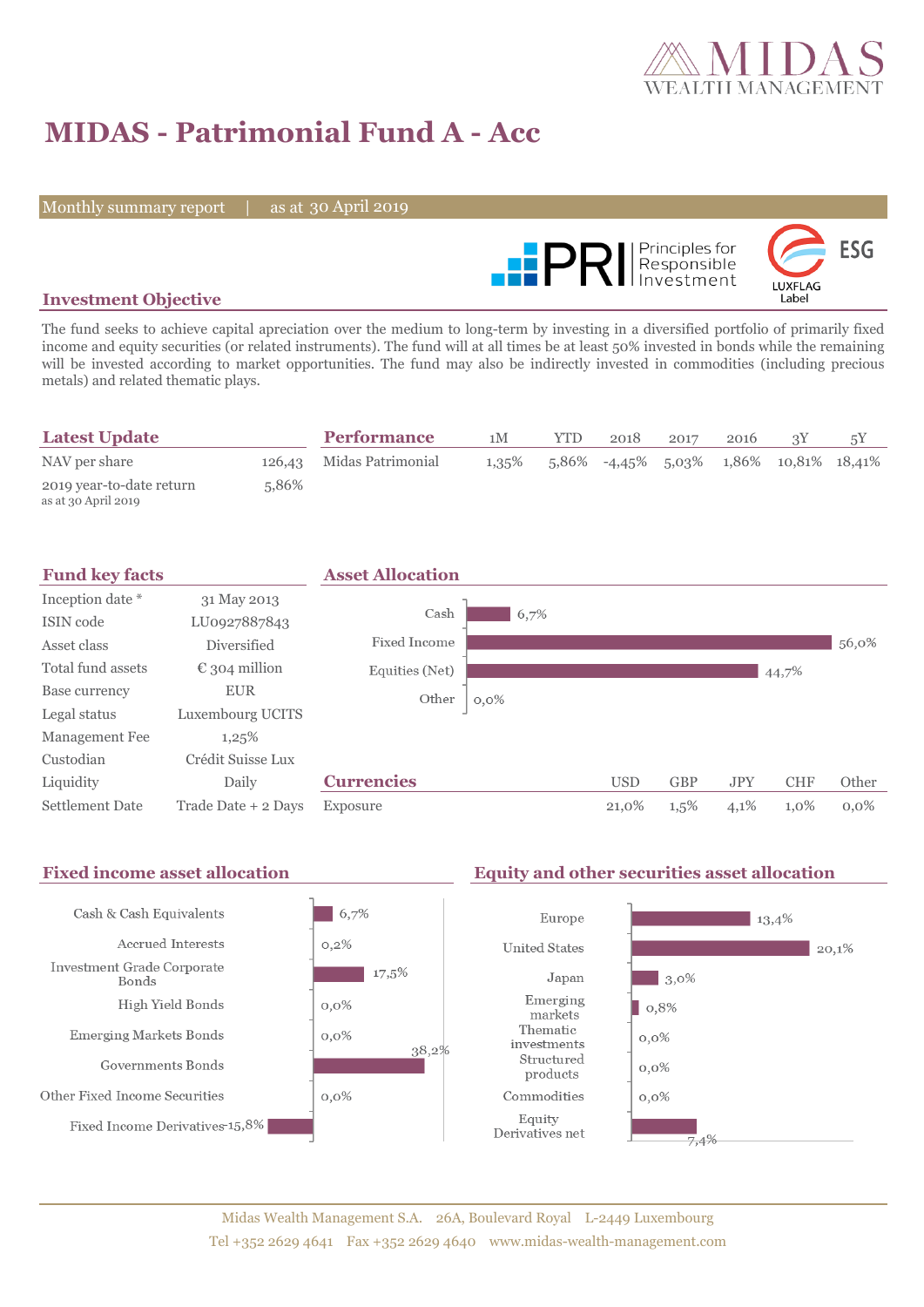

## **MIDAS - Patrimonial Fund A - Acc**

Monthly summary report | as at 30 April 2019

| Top 10 fixed income holdings            | <b>YTM</b> | Rating     | Weight  | <b>Fixed income rating breakdown</b> |
|-----------------------------------------|------------|------------|---------|--------------------------------------|
| DEUTSCHLAND REP : DBR 0 1/2 08/15/27    | $-0,2%$    | <b>AAA</b> | 6,1%    |                                      |
| NETHERLANDS GOVT: NETHER 0 3/4 07       | 0,1%       | AAA        | 3,5%    | <b>AAA</b><br>31,8%                  |
| BOTS: BOTS $o$ $o5/31/19$               | $-0,3\%$   | <b>BBB</b> | 3,3%    | AA<br>16,4%                          |
| EUROPEAN INVT BK : EIB o $3/8$ o7/16/25 | $-0,1%$    | <b>AAA</b> | 2,7%    | $9,1\%$<br>A                         |
| AGENCE FRANCAISE : AGFRNC 0 1/8 11/1.   | $0.0\%$    | AA         | 2,7%    | <b>BBB</b><br>37,0%                  |
| BTPS: BTPS 2 02/01/28                   | $2,2\%$    | <b>BBB</b> | 2,5%    | <b>BB</b><br>$0,0\%$                 |
| ALLIANDER: ALLRNV 07/8 04/22/26         | 0,4%       | $AA-$      | $2,0\%$ | 1,8%<br>B                            |
| SPANISH GOV'T: SPGB 1.6 04/30/25        | $0,3\%$    | $BBB+$     | 1,9%    | CCC<br>$0,0\%$                       |
| ASFINAG : ASFING 0 1/4 10/18/24         | $-0,1%$    | $AA+$      | $1,3\%$ | <b>NR</b><br>3,9%                    |
| BNG BANK NV : BNG 0 1/4 05/07/25        | 0,1%       | AAA        | $1,3\%$ |                                      |

| Top 10 equity holdings       | Sector                     | Weight | <b>Equity sector breakdown</b> |         |  |  |
|------------------------------|----------------------------|--------|--------------------------------|---------|--|--|
| <b>APPLE INC</b>             | Information Technolog 0,9% |        | <b>Consumer Discretionary</b>  | 12,6%   |  |  |
| MICROSOFT CORP               | Information Technolog 0,9% |        | Consumer Staples               | 11,0%   |  |  |
| <b>JOHNSON &amp; JOHNSON</b> | Health Care                | 0,9%   | Energy                         | 6,6%    |  |  |
| PEPSICO INC                  | <b>Consumer Staples</b>    | 0,9%   | Financials                     | 15,0%   |  |  |
| VISA INC                     | Information Technolog 0.8% |        | Health Care                    | 15,0%   |  |  |
|                              |                            |        | <b>Information Technology</b>  | 15,4%   |  |  |
| ALIBABA GROUP HOLDING-SP ADR | Consumer Discretionar 0,8% |        | Industrials                    | $9,2\%$ |  |  |
| <b>FREY</b>                  | <b>Real Estate</b>         | 0,8%   | Materials                      | $3,2\%$ |  |  |
| ALPHABET INC-CL A            | Communication Service 0.8% |        | <b>Communication Services</b>  | 6,4%    |  |  |
| AMAZON.COM INC               | Consumer Discretionar 0,8% |        | Utilities                      | 1,4%    |  |  |
| MEDTRONIC PLC                | Health Care                | 0,8%   | Real Estate                    | $4,2\%$ |  |  |

### **Top 5 funds and other holdings**

Amundi Japan TOPIX ETF 3,0%